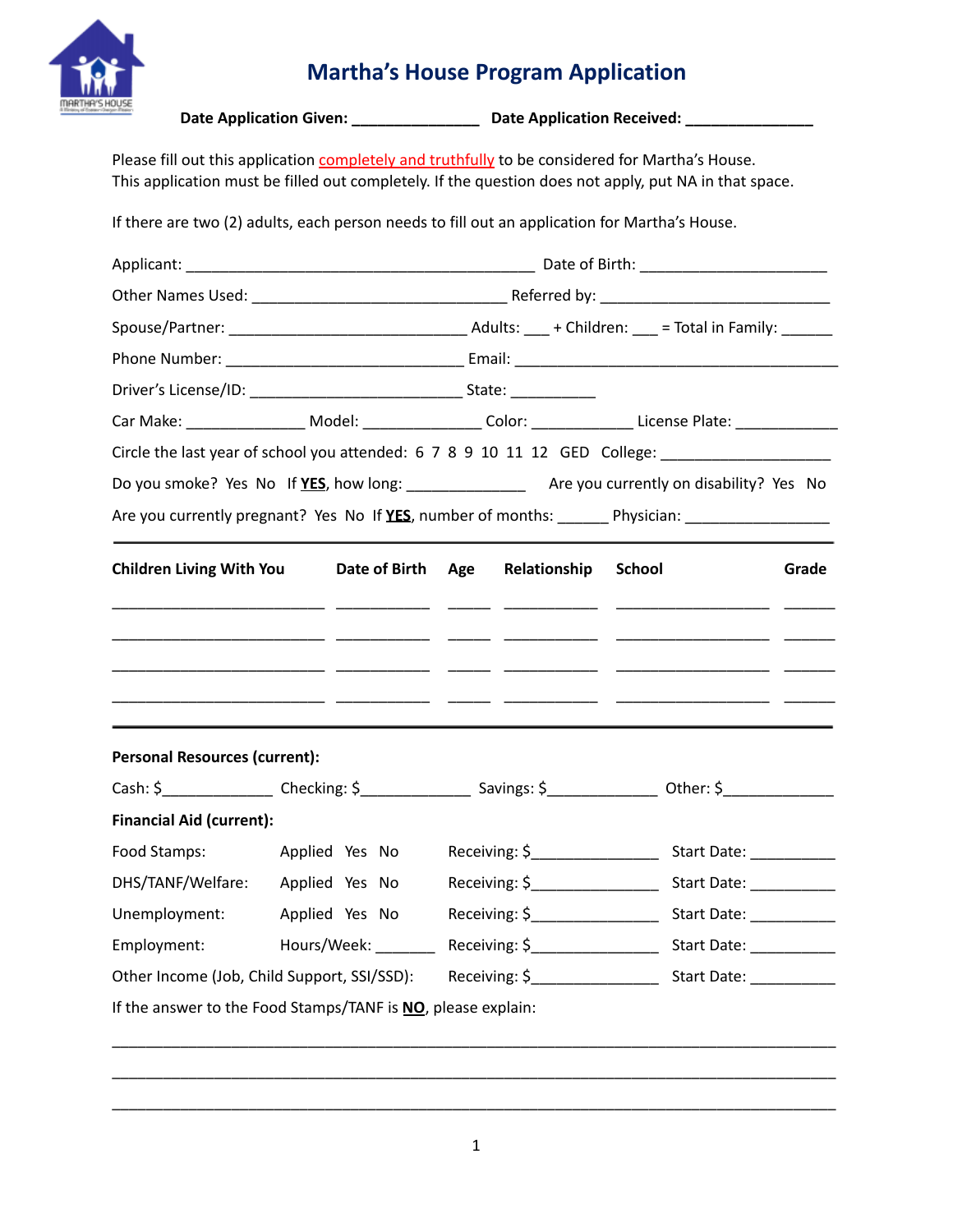### **Housing History**

| Have you ever been in a shelter? Yes No                                                                             |            |    |                   | What are the reasons for your homelessness?                                                               |
|---------------------------------------------------------------------------------------------------------------------|------------|----|-------------------|-----------------------------------------------------------------------------------------------------------|
| If YES, which shelter(s)?                                                                                           |            |    | Evicted           | Amount owed: \$____________                                                                               |
| Shelter                                                                                                             | Month/Year |    |                   | Utilities Amount owed: \$                                                                                 |
|                                                                                                                     |            |    | Domestic Violence |                                                                                                           |
|                                                                                                                     |            |    |                   | If so, do you have a restraining order against<br>your partner, or is he/she in another area?             |
| How long have you been homeless?                                                                                    |            |    |                   | What have you done to find housing for you<br>and your family? Have you signed up for:                    |
|                                                                                                                     |            |    |                   | CAPECO/Moving Forward: Yes<br>- No                                                                        |
| Where are you currently staying?                                                                                    |            |    |                   |                                                                                                           |
|                                                                                                                     |            |    |                   | Low Income/UCHA: Yes No                                                                                   |
|                                                                                                                     |            |    |                   |                                                                                                           |
|                                                                                                                     |            |    |                   | If not, why?: $\_\_\_\_\_\_\_\_\_\_\_\_\_\_\_\_\_\_\_$                                                    |
| currently living on the street, list the last address where you resided. Do not include shelters.<br><b>Address</b> | From       | To |                   | Reason for leaving or eviction                                                                            |
| <b>Work History</b>                                                                                                 |            |    |                   | Rental History: List where you have lived in the past three years. Begin with the most recent. If you are |
| Begin with your most recent employment and work backwards three years. Be specific.                                 |            |    |                   |                                                                                                           |

#### **What are you doing to find employment?**

|                                           |  | Have you signed up with the Employment Office/WorkSource Oregon? Yes No If NO, why not? |
|-------------------------------------------|--|-----------------------------------------------------------------------------------------|
| Express Professionals? Yes No If NO, why? |  |                                                                                         |
| Other Temp Agencies? Yes No If NO, why?   |  |                                                                                         |
| BMCC's JOBS Program? Yes No If NO, why?   |  |                                                                                         |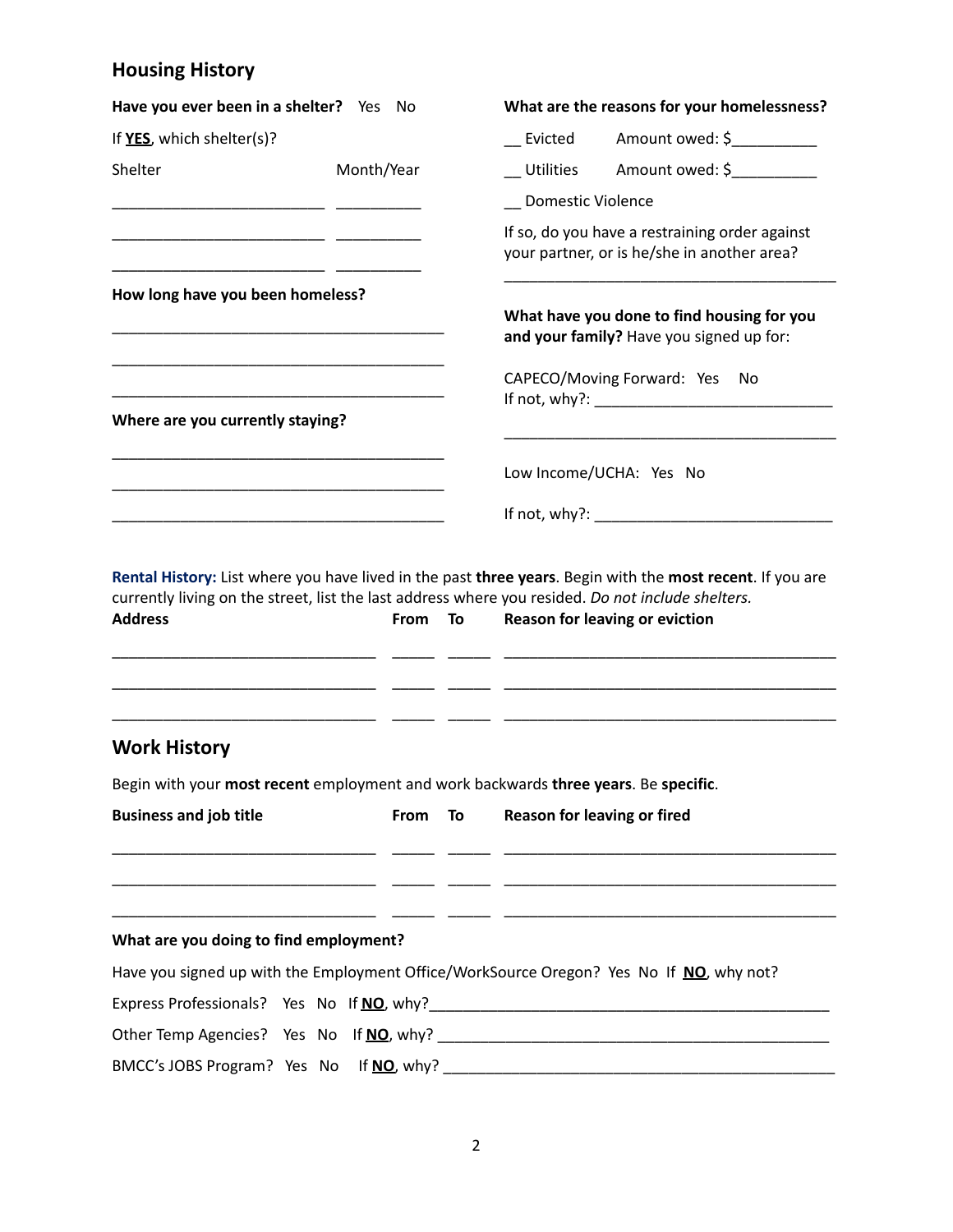#### **PLEASE READ CAREFULLY:**

We do UA drug screening on all potential adult residents. If you are currently using drugs of any kind, *INCLUDING MARIJUANA, medical or not, you will not be allowed into Martha's House. You must be* **DRUG FREE - NO drugs in your system for at least <u>one month</u> before being considered. We reserve the** *right to ask you to seek drug counseling as part of the requirement to enter Martha's House.*

| Do you currently drink alcohol?                                                                    | Yes No |  | In the past? Yes No |  |  |  |
|----------------------------------------------------------------------------------------------------|--------|--|---------------------|--|--|--|
| Do you currently use drugs including marijuana?                                                    | Yes No |  | In the past? Yes No |  |  |  |
| If you answered YES to any of the above, when was the last time you consumed alcohol or used drugs |        |  |                     |  |  |  |
|                                                                                                    |        |  |                     |  |  |  |
| Have you ever been in a treatment program for drugs or alcohol?<br>Yes No                          |        |  |                     |  |  |  |
| If YES, when, where, and for how long:                                                             |        |  |                     |  |  |  |
| Have you ever had mental health counseling or treatment?                                           |        |  | Yes No              |  |  |  |
| If YES, please describe your psychological history (treatment plan, counseling, diagnosis, etc.):  |        |  |                     |  |  |  |

*We do background checks on all adult applicants. Please make sure you are truthful in your responses. If you have any felonies or misdemeanors you may not qualify for Martha's House depending on the charges. These include crimes against another person (theft/assault) or selling/manufacturing drugs.*

\_\_\_\_\_\_\_\_\_\_\_\_\_\_\_\_\_\_\_\_\_\_\_\_\_\_\_\_\_\_\_\_\_\_\_\_\_\_\_\_\_\_\_\_\_\_\_\_\_\_\_\_\_\_\_\_\_\_\_\_\_\_\_\_\_\_\_\_\_\_\_\_\_\_\_\_\_\_\_\_\_\_\_\_\_

\_\_\_\_\_\_\_\_\_\_\_\_\_\_\_\_\_\_\_\_\_\_\_\_\_\_\_\_\_\_\_\_\_\_\_\_\_\_\_\_\_\_\_\_\_\_\_\_\_\_\_\_\_\_\_\_\_\_\_\_\_\_\_\_\_\_\_\_\_\_\_\_\_\_\_\_\_\_\_\_\_\_\_\_\_

**Have you ever been arrested or convicted of a crime?** Yes No

If YES, please describe in detail when you were arrested/convicted, where it happened, how much jail or prison time was served, and whether you are on probation. *Use the back page if necessary.*

*\_\_\_\_\_\_\_\_\_\_\_\_\_\_\_\_\_\_\_\_\_\_\_\_\_\_\_\_\_\_\_\_\_\_\_\_\_\_\_\_\_\_\_\_\_\_\_\_\_\_\_\_\_\_\_\_\_\_\_\_\_\_\_\_\_\_\_\_\_\_\_\_\_\_\_\_\_\_\_\_\_\_\_\_\_*

*\_\_\_\_\_\_\_\_\_\_\_\_\_\_\_\_\_\_\_\_\_\_\_\_\_\_\_\_\_\_\_\_\_\_\_\_\_\_\_\_\_\_\_\_\_\_\_\_\_\_\_\_\_\_\_\_\_\_\_\_\_\_\_\_\_\_\_\_\_\_\_\_\_\_\_\_\_\_\_\_\_\_\_\_\_*

**History of domestic violence (you or your partner physically hurting another or being hurt)?** Yes No If YES, please describe the incidents of domestic violence (who, what, when, where, how, police report):

\_\_\_\_\_\_\_\_\_\_\_\_\_\_\_\_\_\_\_\_\_\_\_\_\_\_\_\_\_\_\_\_\_\_\_\_\_\_\_\_\_\_\_\_\_\_\_\_\_\_\_\_\_\_\_\_\_\_\_\_\_\_\_\_\_\_\_\_\_\_\_\_\_\_\_\_\_\_\_\_\_\_\_\_\_

\_\_\_\_\_\_\_\_\_\_\_\_\_\_\_\_\_\_\_\_\_\_\_\_\_\_\_\_\_\_\_\_\_\_\_\_\_\_\_\_\_\_\_\_\_\_\_\_\_\_\_\_\_\_\_\_\_\_\_\_\_\_\_\_\_\_\_\_\_\_\_\_\_\_\_\_\_\_\_\_\_\_\_\_\_

| List any current prescription medications: |                |       |              |
|--------------------------------------------|----------------|-------|--------------|
| <b>Emergency Contact:</b>                  |                |       |              |
| Name                                       | <b>Address</b> | Phone | Relationship |
| Other information you wish to share:       |                |       |              |
|                                            |                |       |              |